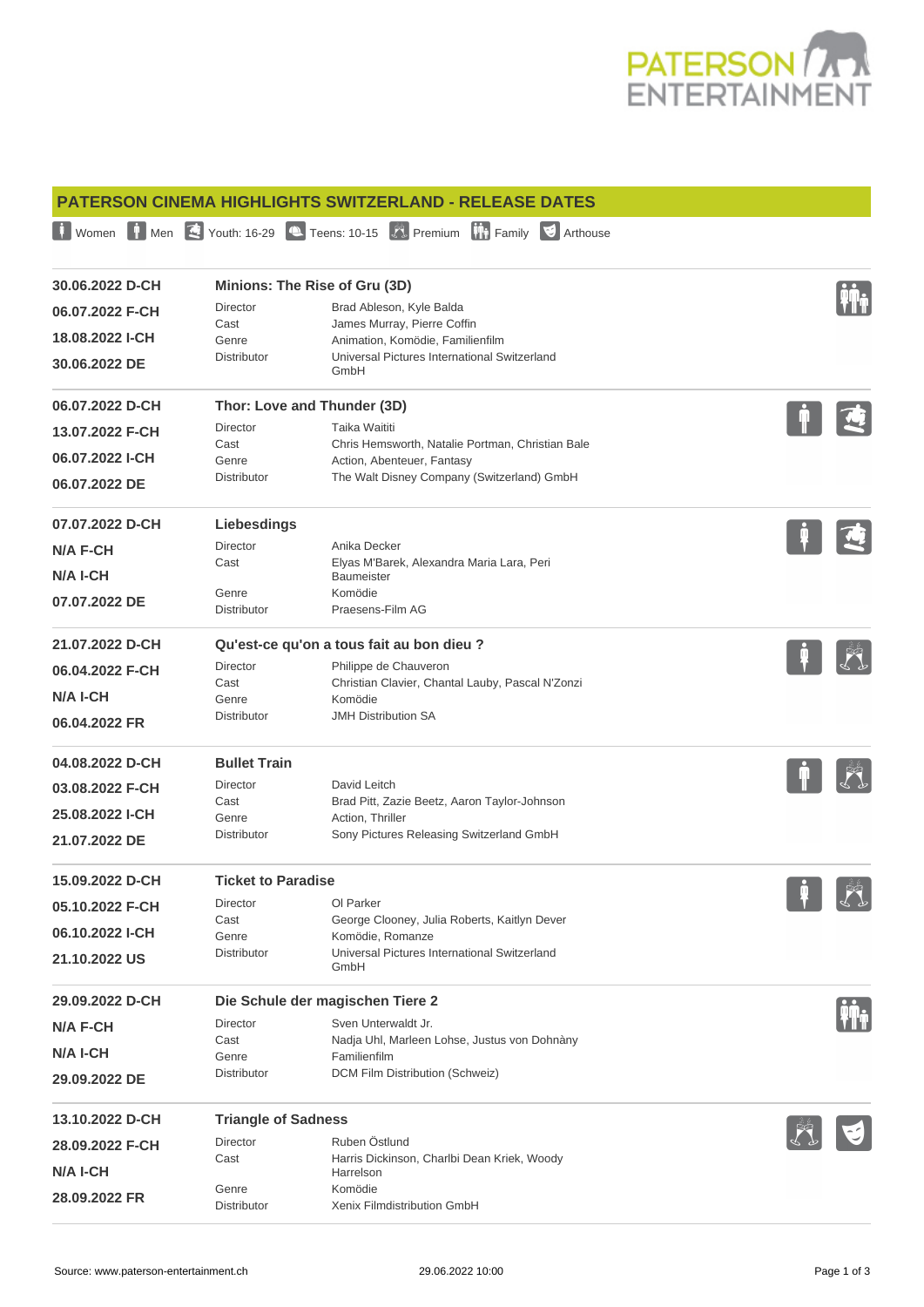

|                 |                                       | <b>CINEMA HIGHLIGHTS SWITZERLAND - RELEASE DATES</b>                                           |              |  |
|-----------------|---------------------------------------|------------------------------------------------------------------------------------------------|--------------|--|
|                 |                                       |                                                                                                |              |  |
| 20.10.2022 D-CH | <b>Black Adam (3D)</b>                |                                                                                                |              |  |
| 19.10.2022 F-CH | Director                              | Jaume Collet-Serra                                                                             | $\mathbf{C}$ |  |
| 20.10.2022 I-CH | Cast<br>Genre                         | Dwayne Johnson<br>Action, Sci-Fi                                                               |              |  |
| 19.10.2022 FR   | Distributor                           | Warner Bros. Entertainment Switzerland GmbH                                                    |              |  |
| 20.10.2022 D-CH | Der Nachname                          |                                                                                                |              |  |
| N/A F-CH        | Director                              | Sönke Wortmann                                                                                 |              |  |
| N/A I-CH        | Cast                                  | Iris Berben, Florian David Fitz, Justus von<br>Dohnàny                                         |              |  |
|                 | Genre                                 | Komödie                                                                                        |              |  |
| 20.01.2022 DE   | <b>Distributor</b>                    | Praesens-Film AG                                                                               |              |  |
| 09.11.2022 D-CH | <b>Black Panther: Wakanda Forever</b> |                                                                                                |              |  |
| 09.11.2022 F-CH | Director                              | Ryan Coogler                                                                                   |              |  |
| 09.11.2022 I-CH | Cast<br>Genre                         | Danai Jekesai Gurira, Martin Freeman<br>Action, Abenteuer, Drama, Sci-Fi, Thriller             |              |  |
| 11.11.2022 US   | Distributor                           | The Walt Disney Company (Switzerland) GmbH                                                     |              |  |
| 24.11.2022 D-CH |                                       | <b>Strange World</b>                                                                           |              |  |
| 30.11.2022 F-CH | Director                              | Don Hall                                                                                       | .<br>Tir     |  |
| 24.11.2022 I-CH | Cast                                  | Alan Tudyk                                                                                     |              |  |
|                 | Genre<br>Distributor                  | Animation, Abenteuer, Familienfilm<br>The Walt Disney Company (Switzerland) GmbH               |              |  |
| 23.11.2022 US   |                                       |                                                                                                |              |  |
| 14.12.2022 D-CH |                                       | Avatar: The Way of Water (3D)                                                                  |              |  |
| 14.12.2022 F-CH | Director                              | James Cameron                                                                                  |              |  |
| 14.12.2022 I-CH | Cast<br>Genre                         | Sam Worthington, Zoe Saldana, Kate Winslet<br>Action, Abenteuer, Fantasy, Sci-Fi               |              |  |
| 14.12.2022 FR   | <b>Distributor</b>                    | The Walt Disney Company (Switzerland) GmbH                                                     |              |  |
| 22.12.2022 D-CH |                                       | <b>Puss in Boots: The Last Wish</b>                                                            |              |  |
| 07.12.2022 F-CH | Director                              | Joel Crawford, Januel Mercado                                                                  | <b>Times</b> |  |
| 07.12.2022 I-CH | Cast<br>Genre                         | Antonio Banderas, Chris Miller, Miguel Gabriel<br>Animation, Familienfilm, Komödie, Abenteuer, |              |  |
|                 |                                       | Fantasy                                                                                        |              |  |
| 05.10.2022 FR   | <b>Distributor</b>                    | Universal Pictures International Switzerland GmbH                                              |              |  |
| 22.12.2022 D-CH |                                       | I Wanna Dance with Somebody                                                                    |              |  |
| 21.12.2022 F-CH | <b>Director</b>                       | Kasi Lemmons                                                                                   |              |  |
| <b>N/A I-CH</b> | Cast<br>Genre                         | Naomi Ackie, Stanley Tucci, Tamara Tunie<br>Drama, Musik                                       |              |  |
|                 | <b>Distributor</b>                    | Sony Pictures Releasing Switzerland GmbH                                                       |              |  |
| 12.01.2023 D-CH | <b>Babylon</b>                        |                                                                                                |              |  |
| 25.01.2023 F-CH | Director                              | Damien Chazelle                                                                                |              |  |
| 19.01.2023 I-CH | Cast<br>Genre                         | Brad Pitt, Margot Robbie, Tobey Maguire<br>Drama                                               |              |  |
| 25.12.2022 US   | <b>Distributor</b>                    | Warner Bros. Entertainment Switzerland GmbH                                                    |              |  |
|                 |                                       |                                                                                                |              |  |